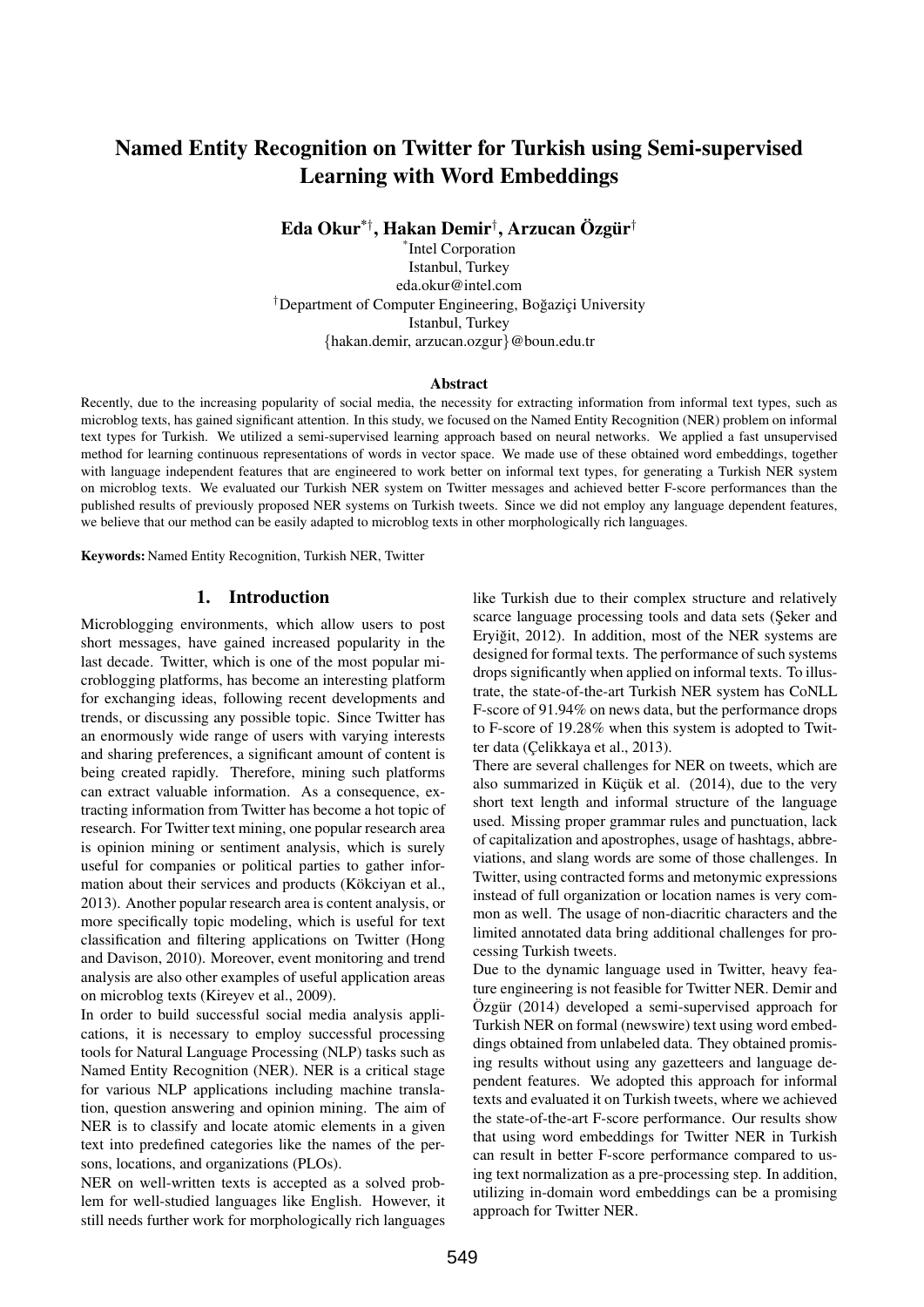#### 2. Related Work

There are various important studies of NER on Twitter for English. Ritter et al. (2011) presented a two-phase NER system for tweets, T-NER, using Conditional Random Fields (CRF) and including tweet-specific features. Liu et al. (2011) proposed a hybrid NER approach based on K-Nearest Neighbors and linear CRF. Liu et al. (2012) presented a factor graph-based method for NER on Twitter. Li et al. (2012) described an unsupervised approach for tweets, called TwiNER. Bontcheva et al. (2013) described an NLP pipeline for tweets, called TwitIE. Very recently, Cherry and Guo (2015) have shown the effectiveness of Brown clusters and word vectors on Twitter NER for English.

For Turkish NER on formal texts, Tür et al. (2003) presented the first study with a Hidden Markov Model based approach. Tatar and Çiçekli (2011) presented an automatic rule learning system. Yeniterzi (2011) used CRF for Turkish NER, and Küçük and Yazıcı (2012) proposed a hybrid approach. A CRF-based model by Şeker and Eryiğit (2012) is the state-of-the-art Turkish NER system with CoNLL Fscore of 91.94%, using gazetteers. Demir and Özgür (2014) achieved a similar F-score of 91.85%, without gazetteers and language dependent features, using a semi-supervised model with word embeddings.

For Turkish NER on Twitter, Celikkaya et al. (2013) presented the first study by adopting the CRF-based NER of Şeker and Eryiğit (2012) with a text normalizer. Küçük et al. (2014) adopted a multilingual rule-based NER by extending the resources for Turkish. Küçük and Steinberger (2014) adopted a rule-based approach for Turkish tweets, where diacritics-based expansion to lexical resources and relaxing the capitalization yielded an F-score of 48% with strict CoNLL-like metric.

# 3. NER for Turkish Tweets using Semi-supervised Learning

To build a NER model with a semi-supervised learning approach on Turkish tweets, we used a neural network based architecture consisting of unsupervised and supervised stages.

#### 3.1. Unsupervised Stage

In the unsupervised stage, our aim is to learn distributed word representations, or word embeddings, in continuous vector space where semantically similar words are expected to be close to each other. Word vectors trained on large unlabeled Turkish corpus can provide additional knowledge base for NER systems trained with limited amount of labeled data in the supervised stage.

A word representation is usually a vector associated with each word, where each dimension represents a feature. The value of each dimension is defined to be representing the amount of activity for that specific feature. A distributed representation represents each word as a dense vector of continuous values. By having lower dimensional dense vectors, and by having real values at each dimension, distributed word representations are helpful to solve the sparsity problem. Distributed word representations are trained

with a huge unlabeled corpus using unsupervised learning. If this unlabeled corpus is large enough, then we expect that the distributed word representations will capture the syntactic and semantic properties of each word and this will provide a mechanism to obtain similar representations for semantically and syntactically close words.

Vector space distributed representations of words are helpful for learning algorithms to reach better results in many NLP tasks, since they provide a method for grouping similar words together. The idea of using distributed word representations in vector space is applied to statistical language modeling for the first time by using a neural network based approach with a significant success by Bengio et al. (2003). The approach is based on learning a distributed representation of each word, where each dimension of such a word embedding represents a hidden feature of this word and is used to capture the word's semantic and grammatical properties. Later on, Collobert et al. (2011) proposed to use distributed word representations together with the supervised neural networks and achieved state-of-the art results in different NLP tasks, including NER for English.

We used the public tool, word2vec<sup>1</sup>, released by Mikolov et al. (2013) to obtain the word embeddings. Their neural network approach is similar to the feed-forward neural networks (Bengio et al., 2003; Collobert et al., 2011). To be more precise, the previous words to the current word are encoded in the input layer and then projected to the projection layer with a shared projection matrix. After that, the projection is given to the non-linear hidden layer and then the output is given to softmax in order to receive a probability distribution over all the words in the vocabulary. However, as suggested by Mikolov et al. (2013), removing the nonlinear hidden layer and making the projection layer shared by all words is much faster, which allowed us to use a larger unlabeled corpus and obtain better word embeddings.



Figure 1: Skip-gram model architecture to learn continuous vector representation of words in order to predict surrounding words (Mikolov et al., 2013).

Among the methods presented in Mikolov et al. (2013), we used the continuous Skip-gram model to obtain semantic representations of Turkish words. The Skip-gram model uses the current word as an input to the projection layer

<sup>1</sup> https://code.google.com/p/word2vec/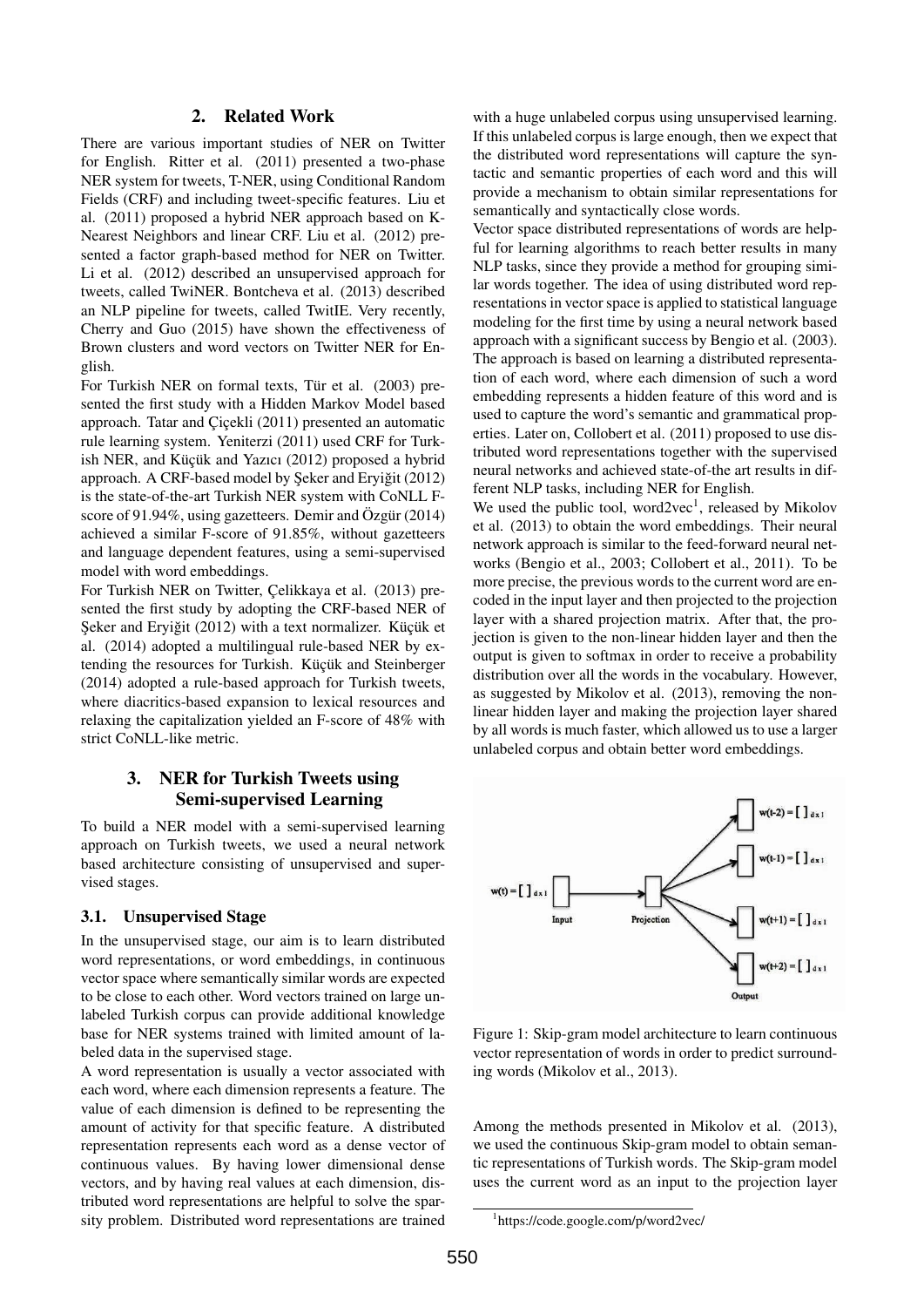with a log-linear classifier and attempts to predict the representation of neighboring words within a certain range. In the Skip-gram model architecture we used, we have chosen 200 as the dimension of the obtained word vectors. The range of surrounding words is chosen to be 5, so that we will predict the distributed representations of the previous 2 words and the next 2 words using the current word. Our vector size and range decisions are aligned with the choices made in the previous study for Turkish NER by Demir and Özgür (2014). The Skip-gram model architecture we used is shown in Figure 1.

## 3.2. Supervised Stage

In this stage, a comparably smaller amount of labeled data is used for training the final NER models. We used the publicly available neural network implementation by Turian et al.  $(2010)^2$ , which actually follows the study by Ratinov and Roth (2009), where a regularized averaged multiclass perceptron is used.

Note that although non-local features are proven to be useful for the NER task on formal text types such as news articles, their usage and benefit is questionable for informal and short text types. Due to the fact that each tweet is treated as a single document with only 140 characters, it is difficult to make use of non-local features such as context aggregation and prediction history for the NER task on tweets. On the other hand, local features are mostly related to the previous and next tokens of the current token. With this motivation, we explored both local and non-local features but observed that we achieve better results without non-local features. As a result, to construct our NER model on tweets, we used the following local features:

- Context: All tokens in the current window of size two.
- Capitalization: Boolean feature indicating whether the first character of a token is upper-case or not. This feature is generated for all the tokens in the current window.
- Previous tags: Named entity tag predictions of the previous two tokens.
- Word type information: Type information of tokens in the current window, i.e. all-capitalized, is-capitalized, all-digits, contains-apostrophe, and is-alphanumeric.
- Token prefixes: First characters with length three and four, if exists, of current token.
- Token suffixes: Last characters with length one to four, if exists, of current token.
- Word embeddings: Vector representations of words in the current window.

In addition to tailoring the features used by Ratinov and Roth (2009) for tweets, there are other Twitter-specific aspects of our NER system such as using word embeddings

trained on an unlabeled tweet corpus, applying normalization on labeled tweets, and extracting Twitter-specific keywords like hashtags, mentions, smileys, and URLs from both labeled and unlabeled Turkish tweets. For text normalization as a pre-processing step of our system, we used the Turkish normalization interface<sup>3</sup> developed for social media text with ill formed word detection and candidate word generation (Torunoğlu and Eryiğit, 2014).

Along with the features used, the representation scheme for named entities is also important in terms of performance for a NER system. Two popular such encoding schemes are BIO and BILOU. The BIO scheme identifies the Beginning, the Inside and the Outside of the named entities, whereas the BILOU scheme identifies the Beginning, the Inside and the Last tokens of multi-token named entities, plus the Outside if it is not a named entity and the Unit length if the entity has single token. Since it is shown by Ratinov and Roth (2009) that BILOU representation scheme significantly outperforms the BIO encoding scheme, we make use of BILOU encoding for tagging named entities in our study. Furthermore, we applied normalization to numerical expressions as described in Turian et al. (2010), which helps to achieve a degree of abstraction to numerical expressions.

# 4. Data Sets

## 4.1. Unlabeled Data

In the unsupervised stage, we used two types of unlabeled data to obtain Turkish word embeddings. The first one is a Turkish news-web corpus containing 423M words and 491M tokens, namely the BOUN Web Corpus<sup>4</sup> (Sak et al., 2008; Sak et al., 2011). The second one is composed of 21M Turkish tweets with 241M words and 293M tokens, where we combined 1M tweets from TS TweetS<sup>5</sup> by Sezer and Sezer (2013) and 20M Turkish Tweets<sup>6</sup> by Bolat and Amasyalı.

We applied tokenization on both Turkish news-web corpus and Turkish tweets corpus using the publicly available Zembere $k^7$  tool developed for Turkish. We have also applied lower-casing on both corpora in order to limit the number of unique words. Since our combined tweets corpus is composed of Twitter-specific texts, we applied what we call Twitter processing where we replaced mentions, hashtags, smileys and URLs with certain keywords.

#### 4.2. Labeled Data

In the supervised stage, we used two types of labeled data to train and test our NER models. The first one is Turkish news data annotated with ENAMEX-type named entities, or PLOs (Tür et al., 2003). It includes 14481 person, 9409 location, and 9034 organization names in the training partition of 450K words. This data set is popularly used for performance evaluation of NER systems for Turkish, including the ones presented by Seker and Eryigit  $(2012)$ , by Yeniterzi  $(2011)$  and by Demir and Özgür  $(2014)$ .

<sup>&</sup>lt;sup>2</sup>http://cogcomp.cs.illinois.edu/Data/ACL2010\_NER\_Experim ents.php

<sup>3</sup> http://tools.nlp.itu.edu.tr/Normalization

<sup>4</sup> http://79.123.177.209/ hasim/langres/BounWebCorpus.tgz 5 http://tscorpus.com/en

<sup>6</sup> http://www.kemik.yildiz.edu.tr/data/File/20milyontweet.rar 7 https://github.com/ahmetaa/zemberek-nlp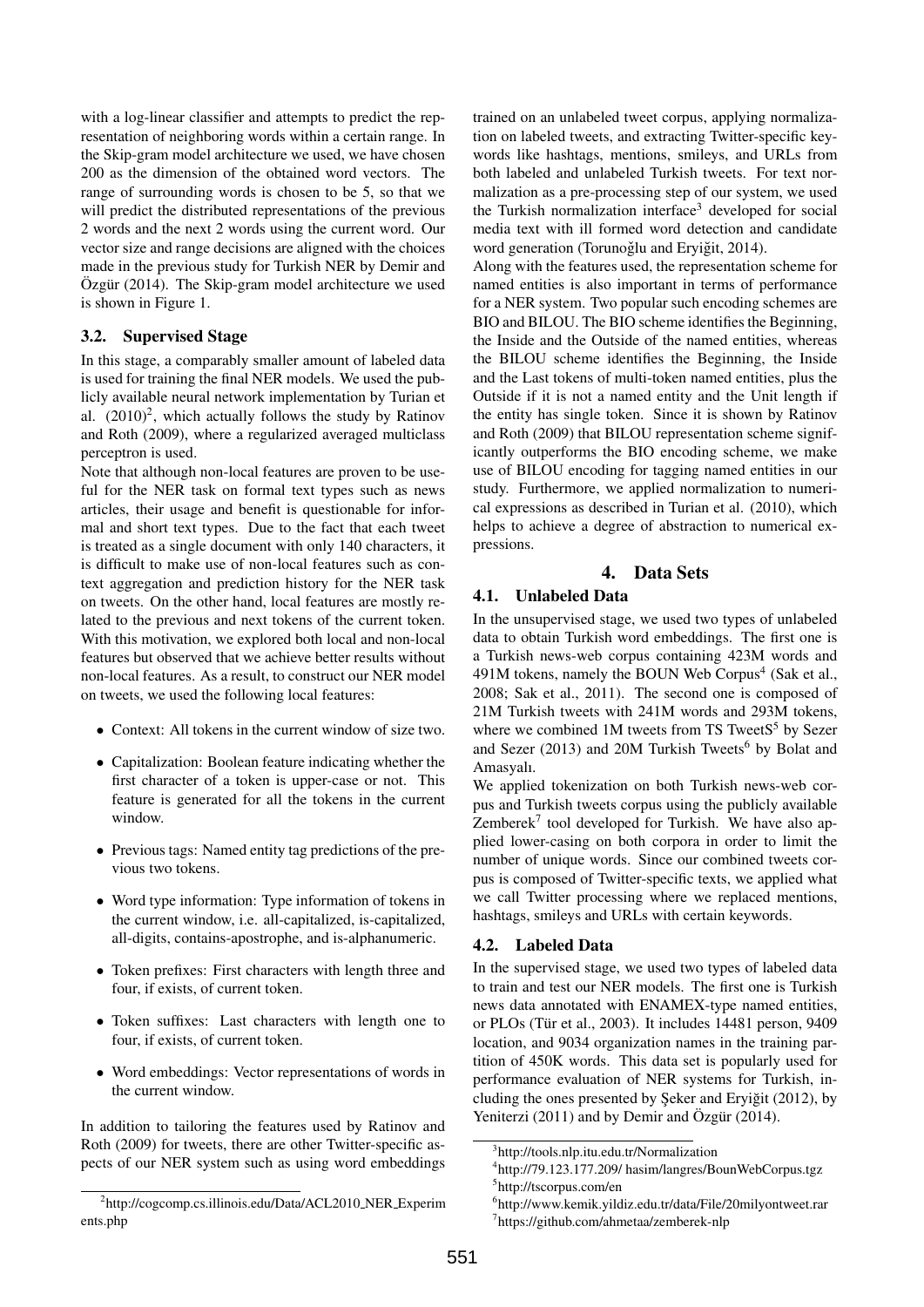The second type of labeled data is annotated Turkish tweets, where we used two different sets. The first set, TwitterDS-1, has around 5K tweets with 54K tokens and 1336 annotated PLOs (Çelikkaya et al., 2013). The second set, TwitterDS-2<sup>8</sup>, which is publicly available, has 2320 tweets with around 21K tokens and 980 PLOs in total (Küçük et al., 2014). The counts for each of the ENAMEXtype named entities for these Turkish Twitter data sets are provided in Table 1.

|                     | <b>Twitter DS-1</b> | <b>Twitter DS-2</b> |  |  |
|---------------------|---------------------|---------------------|--|--|
|                     | $(TwtDS-1)$         | $(TwtDS-2)$         |  |  |
| Data Size (#tokens) | 54K                 | 21K                 |  |  |
| Person              | 676                 | 457                 |  |  |
| Location            | 241                 | 282                 |  |  |
| Organization        | 419                 | 241                 |  |  |
| <b>Total PLOs</b>   | 1336                | 980                 |  |  |

Table 1: Number of PLOs in Turkish Twitter data sets.

#### 5. Experiments and Results

We designed a number of experimental settings to investigate their effects on Turkish Twitter NER. These settings are as follows: the text type of annotated data used for training, the text type of unlabeled data used to learn the word embeddings, using the capitalization feature or not, and applying text normalization. We evaluated all models on ENAMEX types with the CoNLL metric and reported phrase-level overall F-score performance results. To be more precise, the F-score values presented in Table 2, Table 3 and Table 4 are micro-averaged over the classes using the strict metric.

#### 5.1. NER Models Trained on News

Most of our NER models are trained on annotated Turkish news data by Tür et al. (2003) and tested on tweets, due to the limited amount of annotated Turkish tweets.

In addition to using TwitterDS-1 and TwitterDS-2 as test sets, we detected 291 completely non-Turkish tweets out of 5040 in TwitterDS-1 and filtered them out using the isTurkish<sup>9</sup> tool (Şahin et al., 2013) to obtain TwitterDS-1<sub>-FT</sub>. We also used the normalized versions of these data sets. As shown in Table 2, turning off the capitalization feature is better when text normalization is not applied (bold entries), but the best results are achieved when normalization is applied and the capitalization feature is used (underlined bold entries). To observe the effects of the type of the source text used to learn the word embeddings, we have three models as Web, Twt, and Web+Twt where we used the Turkish web corpus, tweet corpus, and their combination respectively to learn the word embeddings. Including in-domain data from a relatively smaller tweet corpus together with a larger web corpus yields in better Twitter NER performance.

| <b>Test Set</b> | Cap        | <b>Phrase-level (Overall)</b> |       |       |  |
|-----------------|------------|-------------------------------|-------|-------|--|
|                 |            | Web                           | Twt   | W+T   |  |
| TwtDS-1         | ON         | 36.55                         | 35.14 | 38.11 |  |
|                 | <b>OFF</b> | 38.52                         | 31.57 | 40.18 |  |
| TwtDS-1_Norm    | ON         | 41.82                         | 41.54 | 42.79 |  |
|                 | <b>OFF</b> | 40.50                         | 39.31 | 41.04 |  |
| TwtDS-1 FT      | ON         | 40.53                         | 40.44 | 41.86 |  |
|                 | <b>OFF</b> | 41.63                         | 36.43 | 44.00 |  |
| TwtDS-1_FT_Norm | ON         | 45.74                         | 46.27 | 46.61 |  |
|                 | <b>OFF</b> | 44.17                         | 44.91 | 45.27 |  |
| TwtDS-2         | ON         | 53.14                         | 47.72 | 54.01 |  |
|                 | <b>OFF</b> | 54.09                         | 48.15 | 55.45 |  |
| TwtDS-2_Norm    | ON         | 55.20                         | 52.23 | 56.79 |  |
|                 | OFF        | 54.75                         | 49.43 | 56.12 |  |

Table 2: Phrase-level overall F-score performance results of the NER models trained on news.

5.1.1. Word Embeddings versus Text Normalization

We examined the effects of word embeddings on the performance of our NER models, and compared them to the improvements achieved by applying normalization on Turkish tweets. The baseline NER model is built by using the features explained in section 3.2, except the capitalization and word embeddings features. Using word embeddings obtained with unsupervised learning from a large corpus of web articles and tweets results in better NER performance than applying a Twitter-specific text normalizer, as shown in Table 3. This is crucial since Turkish text normalization for unstructured data is a challenging task and requires successful morphological analysis, whereas extracting word embeddings for any language or domain is much easier, yet more effective.

|                      | <b>Phrase-level (Overall)</b> |            |        |  |
|----------------------|-------------------------------|------------|--------|--|
| <b>NER Model</b>     | Twt                           | Twt        | Twt    |  |
|                      | $DS-1$                        | $DS-1_F T$ | $DS-2$ |  |
| Baseline(BL)         | 22.16                         | 25.98      | 35.16  |  |
| <b>BL+Norm</b>       | 33.05                         | 39.23      | 37.17  |  |
| <b>BL+WordE</b>      | 40.18                         | 44.00      | 55.45  |  |
| <b>BL+WordE+Norm</b> | 41.04                         | 45.27      | 56.12  |  |
| Baseline(BL)+Cap     | 27.16                         | 30.21      | 37.32  |  |
| BL+Cap+Norm          | 36.70                         | 40.78      | 42.18  |  |
| BL+Cap+WordE         | 38.11                         | 41.86      | 54.01  |  |
| BL+Cap+WordE+Norm    | 42.79                         | 46.61      | 56.79  |  |

Table 3: Phrase-level overall F-score performance results to compare word embeddings and normalization.

#### 5.2. NER Models Trained on Tweets

Although an ideal Turkish NER model for Twitter should be trained on similar informal texts, all previous Turkish Twitter NER systems are trained on news data due to the limited amount of annotated Turkish tweets. We also experimented training NER models on relatively smaller labeled Twitter data with 10-fold cross-validation. Our best phrase-

<sup>8</sup> http://optima.jrc.it/Resources/2014 JRC Twitter TR NERdataset.zip

<sup>9</sup> http://tools.nlp.itu.edu.tr/IsTurkish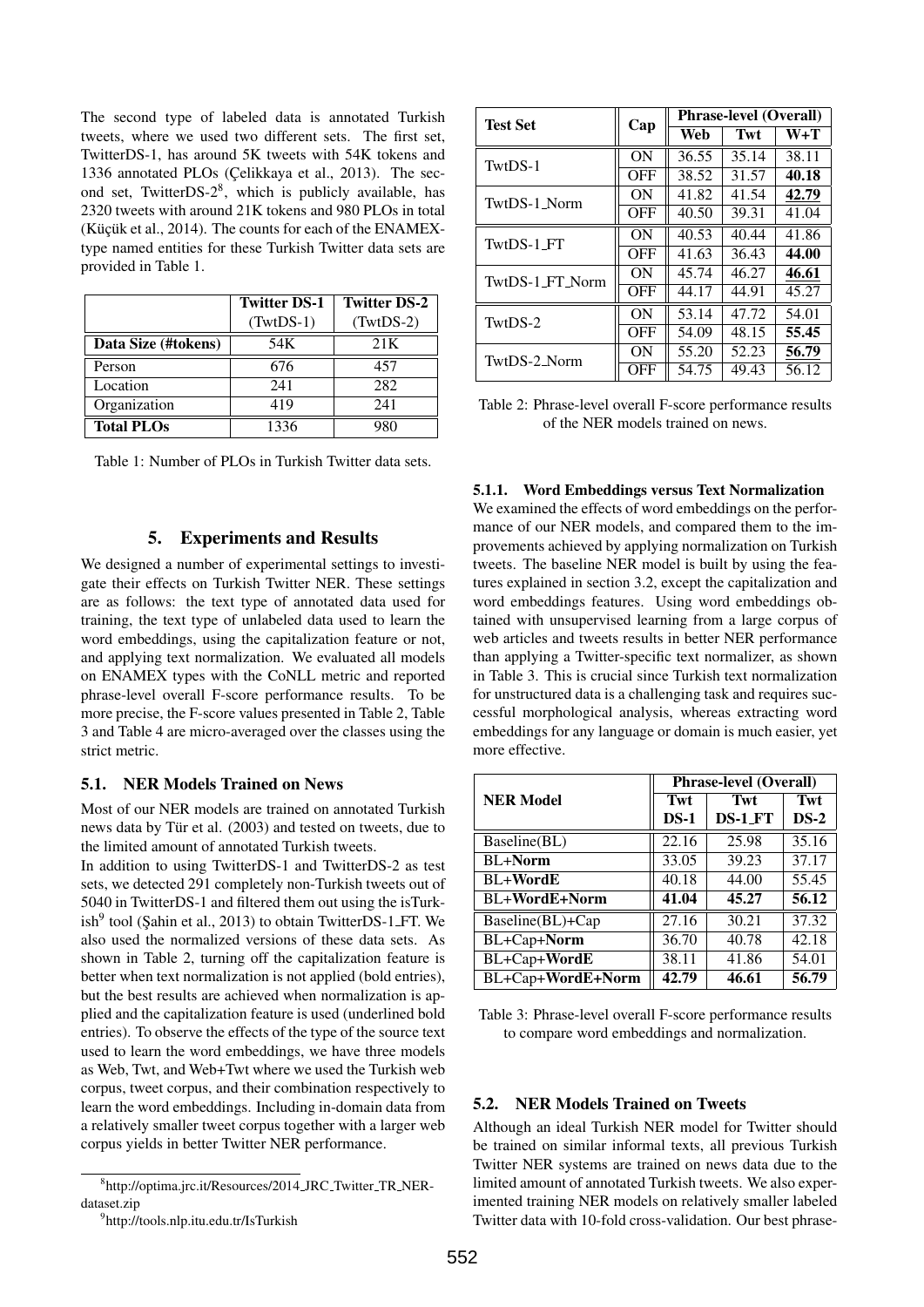| <b>System</b>               | <b>Trained On</b>                         | <b>Best Settings</b>      |                |                                         | <b>Test Set</b>                         | <b>Phrase-level</b> |           |
|-----------------------------|-------------------------------------------|---------------------------|----------------|-----------------------------------------|-----------------------------------------|---------------------|-----------|
|                             |                                           | Gazet                     | <b>Norm</b>    | Cap                                     | <b>Other</b>                            |                     | (Overall) |
| Çelikkaya et al.,<br>(2013) | <b>Turkish News</b><br>(Tür et al., 2003) | Yes                       | Yes            | ON                                      |                                         | TwtDS-1             | 19.28     |
| Küçük et al.,               | <b>EMM News</b>                           | Yes                       | N <sub>0</sub> | ON                                      | relaxed & extended                      | TwtDS-1             | 36.11     |
| (2014)                      |                                           |                           |                | gazetteer                               | TwtDS-2                                 | 42.68               |           |
| Küçük and                   | no training                               | Yes                       | N <sub>0</sub> | <b>OFF</b>                              | diacritics expanded                     | $TwtDS-1$           | 38.01     |
| Steinberger, (2014)         |                                           |                           |                | gazetteer                               | $TwtDS-2$                               | 48.13               |           |
| Our NER Systems             | <b>Turkish News</b>                       | No.<br>(Tür et al., 2003) | ON<br>Yes      | word embeddings +<br>filter non-Turkish | TwtDS-1                                 | 46.61               |           |
|                             |                                           |                           |                |                                         | word embeddings                         | TwtDS-2             | 56.79     |
|                             | <b>Turkish Tweets</b><br>$(TwtDS-2)$      | No.                       | Yes            | ON                                      | word embeddings +<br>filter non-Turkish | TwtDS-1             | 48.96     |

Table 4: Phrase-level overall F-score performance results compared to the state-of-the-art.

level F-score of 46.61% achieved on TwitterDS-1 FT is increased to 48.96% when trained on the much smaller tweets data, TwitterDS-2, instead of news data.

#### 5.3. Comparison with the State-of-the-art

The best F-scores of the previously published Turkish Twitter NER systems (Çelikkaya et al., 2013; Küçük et al.,  $2014$ ; Küçük and Steinberger,  $2014$ ) as well as our proposed NER system are shown in Table 4. We used the same training set with the first system (Çelikkaya et al., 2013) in our study, but the second NER system (Küçük et al., 2014) uses a different multilingual news data and the third system (Küçük and Steinberger, 2014), which is rule based, does not have a training phase at all. All of these previous NER systems use gazetteer lists for named entities, which are manually constructed and highly language-dependent, whereas our system does not. Note that there is no publicly available gazetteer lists in Turkish. Küçük and Steinberger (2014) achieved the state-of-the-art performance results for Turkish Twitter NER with their best model settings (shown in italic). These settings are namely using gazetteers list, with capitalization feature turned off, and with no normalization, together by expanding their gazetteer lists of named entities with diacritics variations.

Our proposed system outperforms the state-of-the-art results on both Turkish Twitter data sets, even without using gazetteers (shown in bold). We achieved our best performance results with Turkish word embeddings obtained from our Web+Tweets corpus, when we apply normalization on tweets and keep the capitalization as a feature.

# 6. Conclusion

We adopted a neural networks based semi-supervised approach using word embeddings for the NER task on Turkish tweets. At the first stage, we attained distributed representations of words by employing a fast unsupervised learning method on a large unlabeled corpus. At the second stage, we exploited these word embeddings together with language independent features in order to train our neural network on labeled data. We compared our results on two different Turkish Twitter data sets with the state-ofthe-art NER systems proposed for Twitter data in Turkish and showed that our system outperforms the state-of-theart results on both data sets. Our results also show that using word embeddings from an unlabeled corpus can lead to better performance than applying Twitter-specific text normalization. We discussed the promising benefits of using in-domain data to learn word embeddings at the unsupervised stage as well. Since the only language dependent part of our Turkish Twitter NER system is text normalization, and since even without text normalization it outperforms the previous state-of-the-art results, we believe that our approach can be adapted to other morphologically rich languages. Our Turkish Twitter NER system, namely TTNER, is publicly available<sup>10</sup>.

We believe that there is still room for improvement for NLP tasks on Turkish social media data. As a future work, we aim to construct a much larger in-domain resource, i.e., unlabeled Turkish tweets corpus, and investigate the full benefits of attaining word embeddings from in-domain data on Twitter NER.

# 7. Acknowledgements

This research is partially supported by Boğazici University Research Fund Grant Number 11170. We would also like to thank The Scientific and Technological Research Council of Turkey (TÜBİTAK), The Science Fellowships and Grant Programmes Department (B˙IDEB) for providing financial support with 2210 National Scholarship Programme for MSc Students.

# 8. Bibliographical References

- Bengio, Y., Ducharme, R., Vincent, P., and Janvin, C. (2003). A neural probabilistic language model. *J. Mach. Learn. Res.*, 3:1137–1155, March.
- Bontcheva, K., Derczynski, L., Funk, A., Greenwood, M. A., Maynard, D., and Aswani, N. (2013). TwitIE: An open-source information extraction pipeline for microblog text. In *Proceedings of the International Conference on Recent Advances in Natural Language Processing*. Association for Computational Linguistics.

<sup>10</sup>http://tabilab.cmpe.boun.edu.tr/projects/ttner/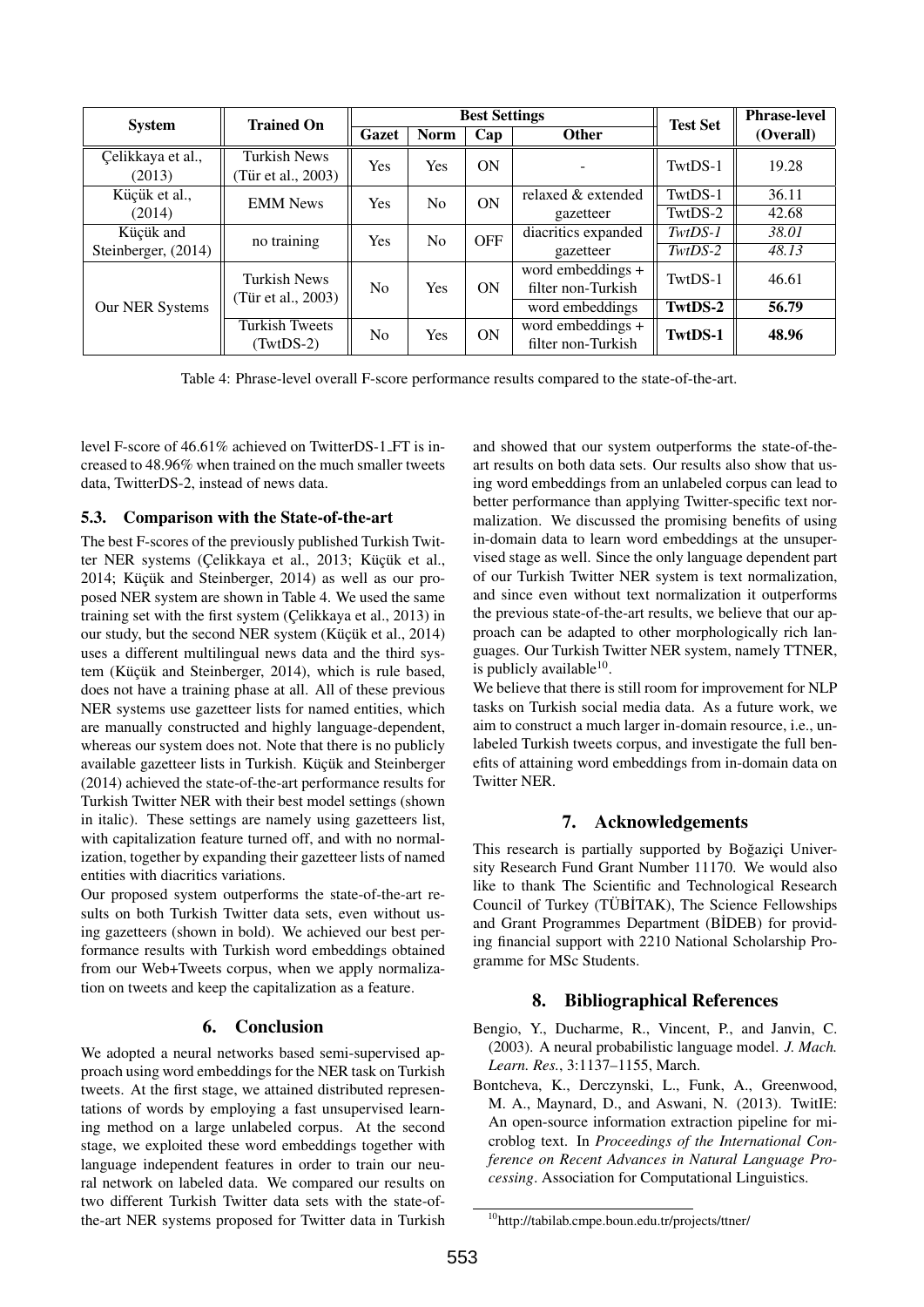- Çelikkaya, G., Torunoğlu, D., and Eryiğit, G. (2013). Named entity recognition on real data: A preliminary investigation for Turkish. In *Proceedings of the 7th International Conference on Application of Information and Communication Technologies, AICT2013*, Baku, Azarbeijan, October. IEEE.
- Cherry, C. and Guo, H. (2015). The unreasonable effectiveness of word representations for twitter named entity recognition. In *NAACL HLT 2015, The 2015 Conference of the North American Chapter of the Association for Computational Linguistics: Human Language Technologies, Denver, Colorado, USA, May 31 - June 5, 2015*, pages 735–745.
- Collobert, R., Weston, J., Bottou, L., Karlen, M., Kavukcuoglu, K., and Kuksa, P. (2011). Natural language processing (almost) from scratch. *J. Mach. Learn. Res.*, 12:2493–2537, November.
- Demir, H. and Özgür, A.  $(2014)$ . Improving named entity recognition for morphologically rich languages using word embeddings. In *13th International Conference on Machine Learning and Applications, ICMLA 2014, Detroit, MI, USA, December 3-6, 2014*, pages 117–122.
- Hong, L. and Davison, B. D. (2010). Empirical study of topic modeling in twitter. In *Proceedings of the First Workshop on Social Media Analytics*, SOMA '10, pages 80–88, New York, NY, USA. ACM.
- Kireyev, K., Palen, L., and Anderson, K. M. (2009). Applications of topics models to analysis of disaster-related twitter data. In *Proceedings of NIPS Workshop on Applications for Topic Models: Text and Beyond*.
- Kökciyan, N., Çelebi, A., Özgür, A., and Üsküdarlı, S. (2013). Bounce: Sentiment classification in twitter using rich feature sets. In *Second Joint Conference on Lexical and Computational Semantics (\*SEM), Volume 2: Proceedings of the Seventh International Workshop on Semantic Evaluation (SemEval 2013)*, pages 554–561, Atlanta, Georgia, USA, June. Association for Computational Linguistics.
- Küçük, D. and Steinberger, R. (2014). Experiments to improve named entity recognition on Turkish tweets. In *Proceedings of the 5th Workshop on Language Analysis for Social Media (LASM)*, pages 71–78, Gothenburg, Sweden, April. Association for Computational Linguistics.
- Küçük, D. and Yazıcı, A. (2012). A hybrid named entity recognizer for Turkish. *Expert Syst. Appl.*, 39(3):2733– 2742, February.
- Küçük, D., Jacquet, G., and Steinberger, R. (2014). Named entity recognition on Turkish tweets. In Nicoletta Calzolari (Conference Chair), et al., editors, *Proceedings of the Ninth International Conference on Language Resources and Evaluation (LREC'14)*, Reykjavik, Iceland, may. European Language Resources Association (ELRA).
- Li, C., Weng, J., He, Q., Yao, Y., Datta, A., Sun, A., and Lee, B.-S. (2012). Twiner: Named entity recognition in targeted twitter stream. In *Proceedings of the 35th International ACM SIGIR Conference on Research and Development in Information Retrieval*, SIGIR '12, pages 721–730, New York, NY, USA. ACM.
- Liu, X., Zhang, S., Wei, F., and Zhou, M. (2011). Recognizing named entities in tweets. In *Proceedings of the 49th Annual Meeting of the Association for Computational Linguistics: Human Language Technologies - Volume 1*, HLT '11, pages 359–367, Stroudsburg, PA, USA. Association for Computational Linguistics.
- Liu, X., Zhou, M., Wei, F., Fu, Z., and Zhou, X. (2012). Joint inference of named entity recognition and normalization for tweets. In *Proceedings of the 50th Annual Meeting of the Association for Computational Linguistics: Long Papers - Volume 1*, ACL '12, pages 526–535, Stroudsburg, PA, USA. Association for Computational Linguistics.
- Mikolov, T., Chen, K., Corrado, G., and Dean, J. (2013). Efficient estimation of word representations in vector space. *CoRR*, abs/1301.3781.
- Ratinov, L. and Roth, D. (2009). Design challenges and misconceptions in named entity recognition. In *Proceedings of the Thirteenth Conference on Computational Natural Language Learning*, CoNLL '09, pages 147–155, Stroudsburg, PA, USA. Association for Computational Linguistics.
- Ritter, A., Clark, S., Mausam, and Etzioni, O. (2011). Named entity recognition in tweets: An experimental study. In *Proceedings of the Conference on Empirical Methods in Natural Language Processing*, EMNLP '11, pages 1524–1534, Stroudsburg, PA, USA. Association for Computational Linguistics.
- Sahin, M., Sulubacak, U., and Eryiğit, G. (2013). Redefinition of Turkish morphology using flag diacritics. In *Proceedings of The Tenth Symposium on Natural Language Processing (SNLP-2013)*, Phuket, Thailand, October.
- Sak, H., Güngör, T., and Saraçlar, M. (2008). Turkish language resources: Morphological parser, morphological disambiguator and web corpus. In *GoTAL 2008*, volume 5221 of *LNCS*, pages 417–427. Springer.
- Sak, H., Güngör, T., and Saraçlar, M. (2011). Resources for Turkish morphological processing. *Language Resources and Evaluation*, 45(2):249–261.
- Şeker, G. A. and Eryiğit, G. (2012). Initial explorations on using CRFs for Turkish named entity recognition. In *Proceedings of COLING 2012*, Mumbai, India, 8-15 December.
- Sezer, T. and Sezer, B. S. (2013). TS corpus: Herkes icin Türkçe derlem. In Proceedings of the 27th National Lin*guistics Conference*, pages 217–255, Antalya, Turkey.
- Tatar, S. and Cicekli, I. (2011). Automatic rule learning exploiting morphological features for named entity recognition in Turkish. *J. Information Science*, 37(2):137– 151.
- Torunoğlu, D. and Eryiğit, G. (2014). A cascaded approach for social media text normalization of Turkish. In *5th Workshop on Language Analysis for Social Media (LASM) at EACL*, Gothenburg, Sweden, April. Association for Computational Linguistics.
- Tür, G., Hakkani-Tür, D., and Oflazer, K. (2003). A statistical information extraction system for Turkish. *Natural Language Engineering*, 9(2):181–210.